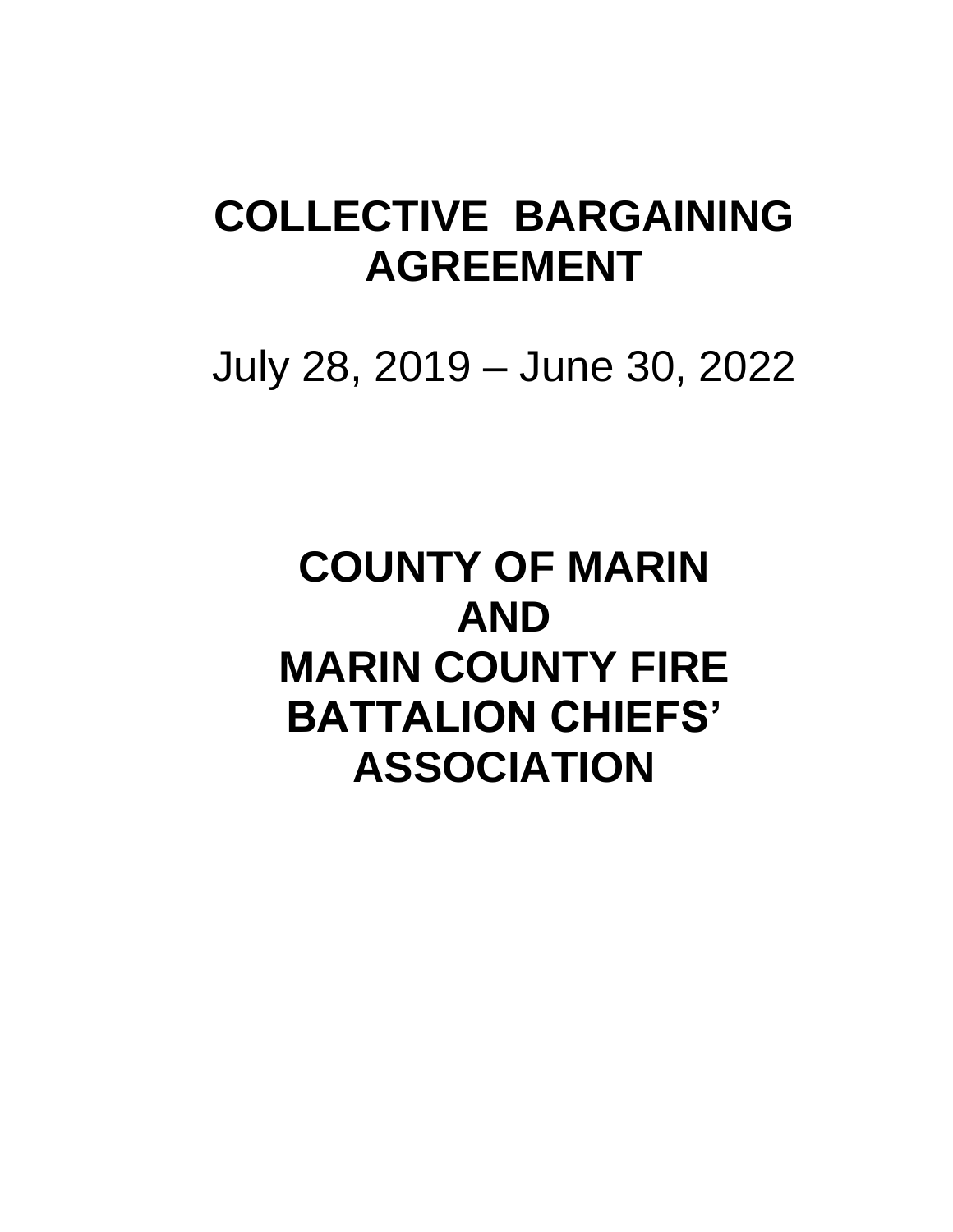# **Table of Contents**

| $A_{-}$                                                    |  |  |  |  |
|------------------------------------------------------------|--|--|--|--|
| <b>B.</b>                                                  |  |  |  |  |
| $C$ .                                                      |  |  |  |  |
| D.                                                         |  |  |  |  |
| Ε.                                                         |  |  |  |  |
| $F_{\rm{H}}$                                               |  |  |  |  |
| G.                                                         |  |  |  |  |
| Η.                                                         |  |  |  |  |
|                                                            |  |  |  |  |
|                                                            |  |  |  |  |
|                                                            |  |  |  |  |
|                                                            |  |  |  |  |
|                                                            |  |  |  |  |
|                                                            |  |  |  |  |
|                                                            |  |  |  |  |
|                                                            |  |  |  |  |
|                                                            |  |  |  |  |
| Reopener on Administrative Technologies of Marin (ATOM) 18 |  |  |  |  |
|                                                            |  |  |  |  |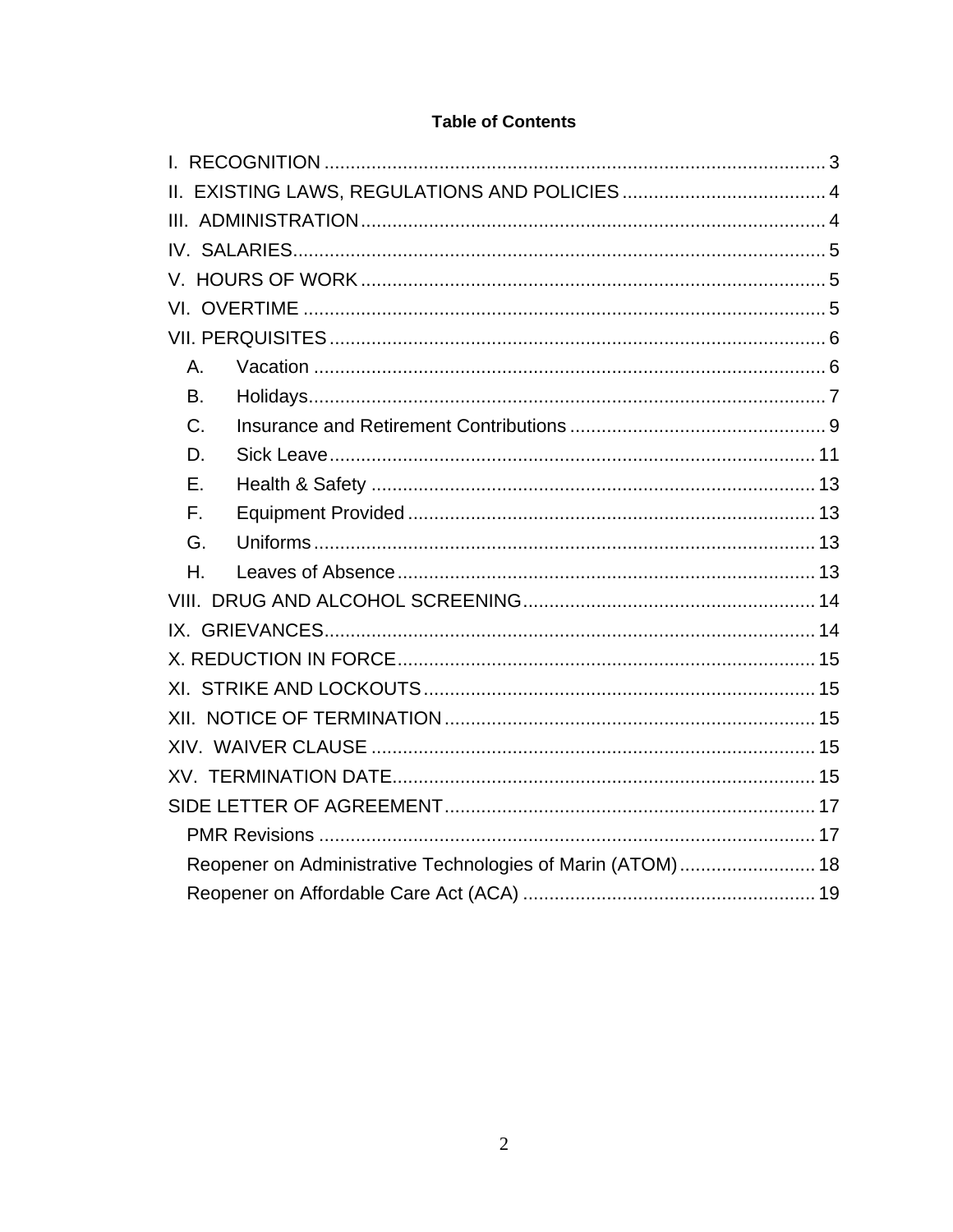The salaries, hours, fringe benefits, and working conditions set forth have been mutually agreed upon by designated bargaining representatives of the County of Marin (hereinafter called "COUNTY") and the Marin County Fire Battalion Chiefs' Association (hereinafter called Association").

## **I. RECOGNITION**

- <span id="page-2-0"></span>A. County hereby recognizes the Association as the bargaining representative, for the purpose of establishing salaries, hours, fringe benefits, and working conditions, for all employees within the Marin County Fire Battalion Chief's Unit as established by the Personnel Commission March 27, 1992.
- B. Job Assignments: Represented employees are appointed in one of the two (2) Fire Battalion Chiefs (hereinafter "B/Cs") classifications.
	- 1. Fire Battalion Chief (Operations )
	- 2. Fire Battalion Chief (Administration)

Fire Battalion Chief (Operations) is assigned to one of three shifts and works either a 48 hour or a 72 hour per week schedule.

Fire Battalion Chief (Administration) is assigned to a 40 hour work week and is not assigned to a shift. Fire Battalion Chief (Administration) holds the Position of Battalion Chief in charge of Fire Prevention (Fire Marshal), Battalion Chief in Charge of E.M.S. (EMS Officer) or Wildfire Protection Vegetation Management Battalion Chief (VMP Battalion Chief).

#### Class Characteristics

Positions in the class of Battalion Chief primarily work shift assignments in command of a battalion of firefighting companies although incumbents may also perform administrative staff assignments on a regular 40-hour work schedule. This class is distinguished from Senior Fire Captain, which is a station commander in charge of a firefighting company and from Deputy Fire Chief which has non-shift, County wide management responsibilities.

- C. Both parties recognize their mutual obligation to cooperate with each other to assure maximum service of the highest quality and efficiency to the residents of and visitors to Marin County.
- D. Whenever a person is promoted to the position of Fire Battalion Chief in this bargaining unit, County shall notify such person that the B/Cs is the recognized bargaining representative for employees in that classification. Both County and B/Cs agree to keep duplicate-originals of this agreement on file in a readily accessible location, available for inspection by any County employee, or member of the public, upon request.

No member, official or representative of B/Cs shall, in any way, suffer any type of discrimination in connection with continued employment, promotion, or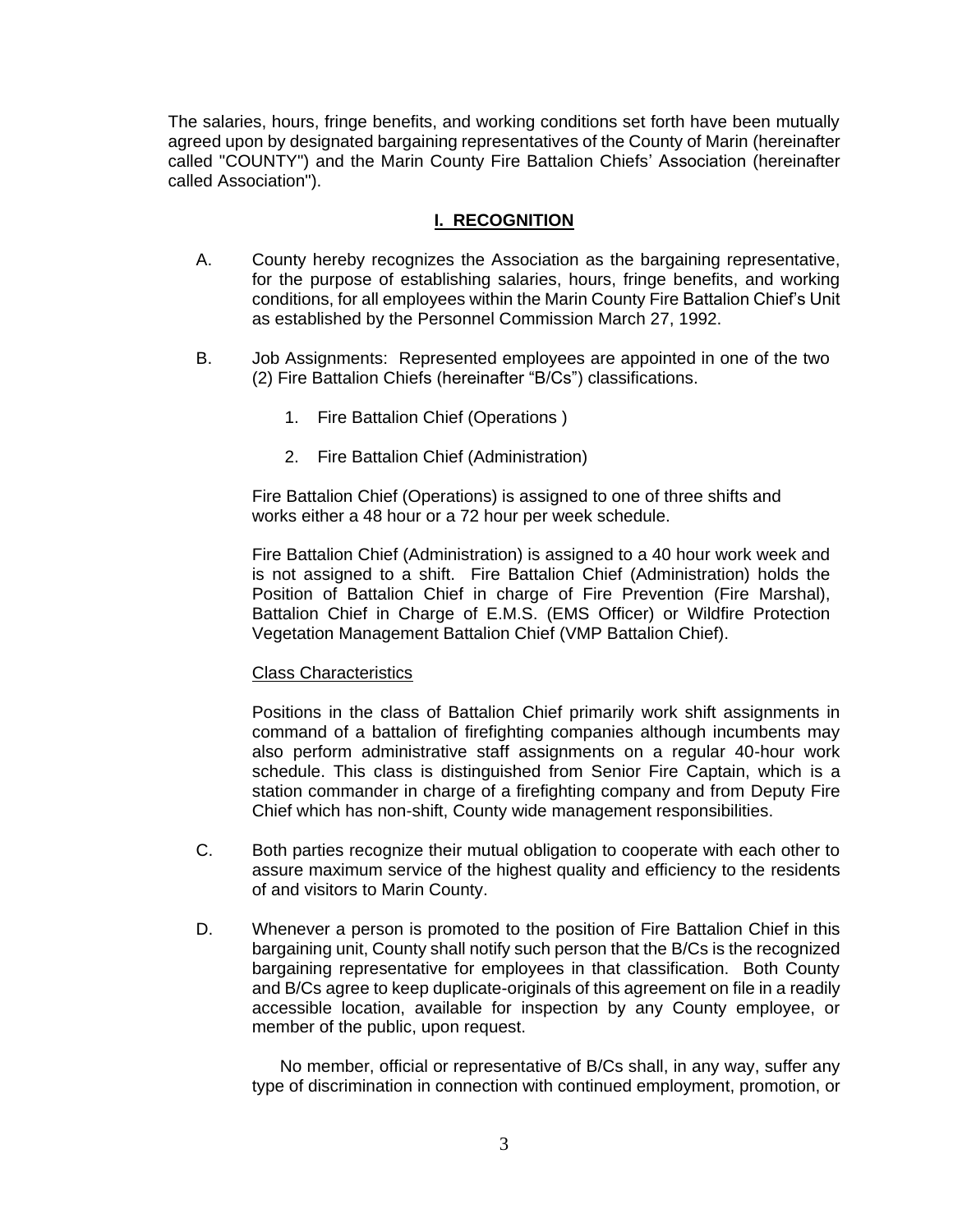otherwise, by virtue of the employee's membership in or representation of B/Cs.

- E. The parties to this agreement agree that they shall not, in any manner, discriminate against any person whatsoever because of race, religious creed, color, sex, age, national origin, ancestry, physical disability, mental disability, medical condition, marital status, sexual orientation, gender identity or gender, the taking of family and medical leave per the Family and Medical Leave Act (FMLA) or pregnancy disability leave, political or religious opinions or affiliations, or any other factor unrelated to job performance. Complaints pursuant to such issues shall be handled pursuant to the County Equal Employment Opportunity and Anti-Harassment Policies (PMR 21).
- F. In connection with contract negotiations, unless otherwise agreed, each bargaining committee will not exceed four (4) persons. Employee members of bargaining committee will be allowed to absent themselves from duties for reasonable periods of time, without loss of pay, for the purpose of participating in contract negotiations.
- G. County shall provide B/Cs with five (5) working days' notice in advance of final action relating to salaries, hours, working conditions, and/or fringe benefits of employees within this unit. County also agrees to provide B/Cs with five (5) working days' notice in advance of Board of Supervisors' consideration of staff proposals on the above matters.

# **II. EXISTING LAWS, REGULATIONS AND POLICIES**

<span id="page-3-0"></span>This agreement is subject to all existing laws of the State of California, ordinances, and regulations of the County of Marin. The County, the B/Cs affected thereby, unless otherwise specified herein, shall be entitled to all benefits conferred thereby and shall observe all obligations engendered thereby.

## **III. ADMINISTRATION**

- <span id="page-3-1"></span>A. The Association may, by written notice to the Director of Human Resources, designate one of its members as Shop Steward. The workload of a Shop Steward shall be reduced to permit the steward to devote an average of three hours per week of duty time to Association activities. In all cases, a Shop Steward shall secure permission from the Fire Chief before leaving a duty assignment. Such permission shall not be unreasonably withheld.
- B. Authorized Shop Stewards of the Association shall be allowed to post notices on bulletin boards maintained on County premises.
- C. Shop Stewards may investigate and process formal grievances filed by employees.
- D. The original or a copy of all material which reflects on an employee's performance shall immediately be inserted in the employee's file in the Human Resources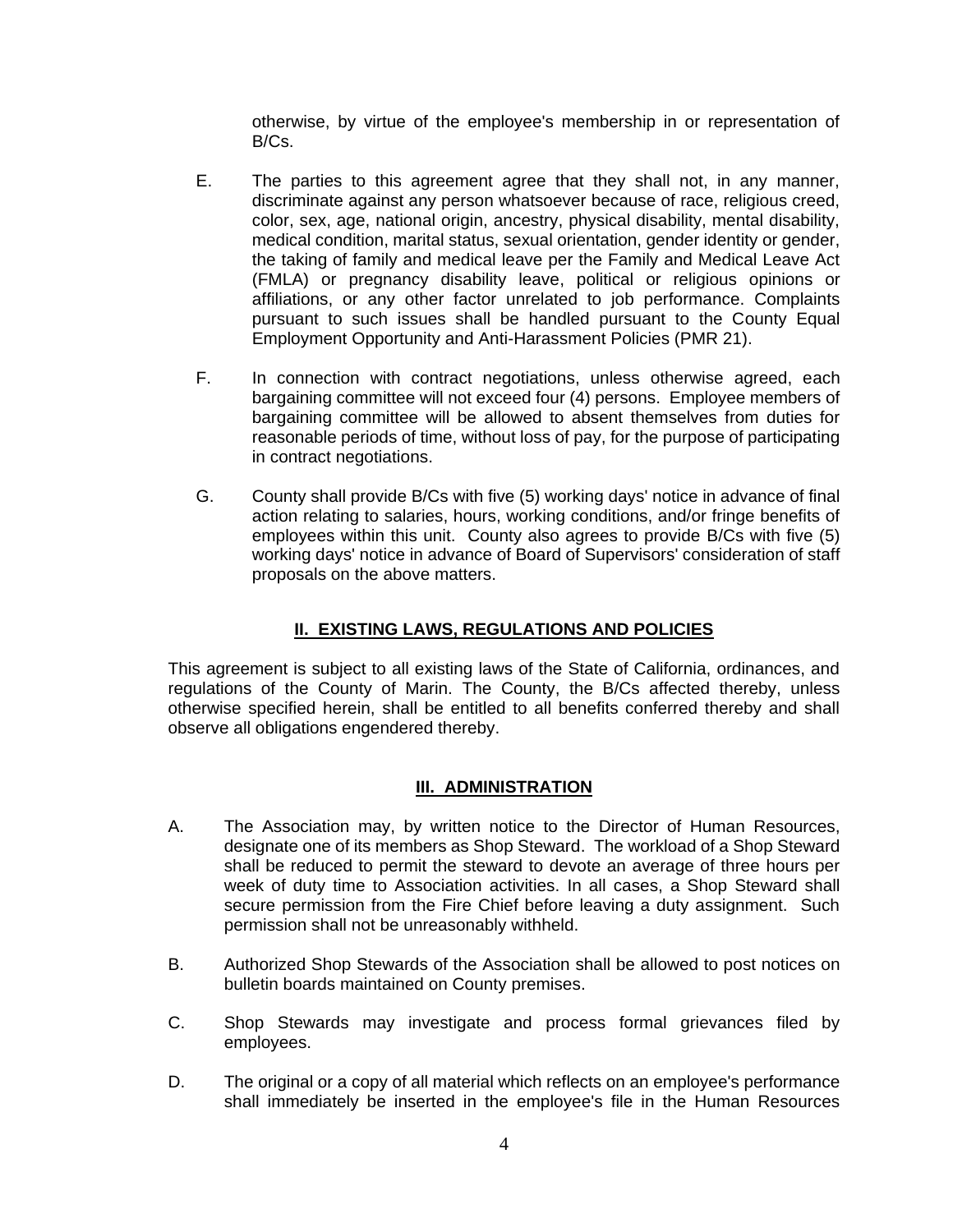Department, and the employee shall be notified accordingly. Said file shall be available at reasonable times for inspection by the employee and/or such persons as the employee may authorize in writing.

## **IV. SALARIES**

<span id="page-4-0"></span>Effective the first full pay period of July 2019, or in the first full pay period following ratification and approval, whichever is later, the rate of pay for all represented employees shall be increased by three percent (3%).

Effective the first full pay period of July 2019, or in the first full pay period following ratification and approval, whichever is later, the rate of pay for all represented employees in the *Administrative* Battalion Chief classifications shall be increased by an additional 1.92%.

Effective the first pay period of July 2020, the rate of pay for all represented employees shall be increased by two and one-half percent (2.5%).

Effective the first pay period of July 2021, the rate of pay for all represented employees shall be increased by three percent (3%).

## **V. HOURS OF WORK**

- <span id="page-4-1"></span>A. The standard duty day for Fire Battalion Chiefs (Operations) shall consist of one period of 24 consecutive hours beginning at 0800 hours.
- B. The Standard Duty day for a Fire Battalion Chief (Administration) shall consist of one period of 8 consecutive hours beginning at 0800 hrs. Upon approval of the fire chief, the hours comprising the duty day may be modified to accommodate a "four-ten" schedule.
- C. County shall provide each employee with five (5) wallet size shift calendars, color coded for each shift, by December 1 for the following year.
- D. The Duty Week for Fire Battalion Chief (Operations) is established by the assigned shift schedule and may either be 48 or 72 hours. The Duty week for Fire Battalion Chief (Administration) shall be a 40 hour duty week.

#### **VI. OVERTIME**

- <span id="page-4-2"></span>A. All Battalion Chiefs (Administration and Operations) will have one overtime rate which will be one and a half times the hourly rate of the Operations Battalion Chiefs.
- B. The Fire Chief may authorize overtime for in-County shift work or emergency incidents beyond the Battalion Chiefs' (Administration and Operations) regularly scheduled assignments. The Battalion Chiefs (Operations and Administration) must work a minimum of four (4) hours to receive overtime compensation under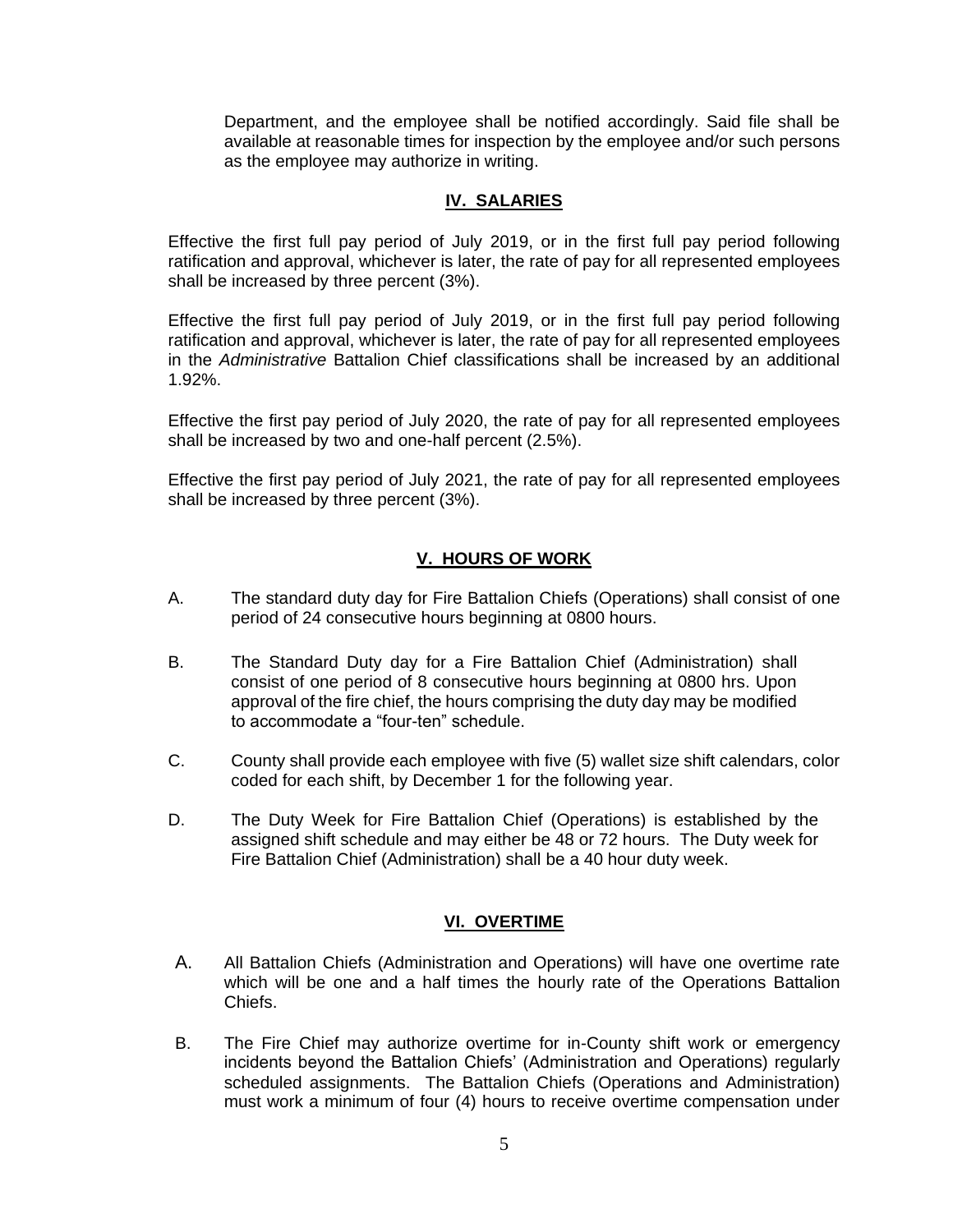this provision and all overtime work is subject to the approval by the Fire Chief. Meetings, trainings, and/or other regular work duties will not be compensated at the overtime rate.

- C. Employees shall be paid for all approved overtime worked not later than the second pay check following the time worked.
- D. For all classifications covered under this MOU, personnel assigned to emergency incidents, both in County and out of County shall be compensated portal to portal for the duration of the incident assignment.
- E. Notwithstanding the above, both Administration and Operations Battalion Chiefs are exempt from the Fair Labor Standards Act ("FLSA"). Any overtime is contractual and not an obligation under the FLSA.

#### **VII. PERQUISITES**

## <span id="page-5-1"></span><span id="page-5-0"></span>**A. Vacation**

Each Fire Battalion Chief shall be entitled to earn vacation credit on the basis of months of continuous service in accordance with the following schedule. A year of service equals 2912 hours for 56-hour employees. A year of service equals 2080 hours for 40-hour employees.

| <b>Months of Service</b>                      | <b>Hourly</b><br><b>Accrual Rate</b> | <b>Max Annual Vacation</b><br><b>Accrual (40-hour</b><br>assignments) | <b>Max Annual Vacation</b><br><b>Accrual (56-hour</b><br>assignments) |
|-----------------------------------------------|--------------------------------------|-----------------------------------------------------------------------|-----------------------------------------------------------------------|
| 0 through 24 months                           | .0385                                | 80 duty hours                                                         | 112 duty hours                                                        |
| Greater than 24 months<br>through 48 months   | .0467                                | 97 duty hours                                                         | 136 duty hours                                                        |
| Greater than 48 months<br>through 108 months  | .0577                                | 120 duty hours                                                        | 168 duty hours                                                        |
| Greater than 108 months<br>through 228 months | .0770                                | 160 duty hours                                                        | 224 duty hours                                                        |
| Greater than 228 months<br>of service         | .0962                                | 200 duty hours                                                        | 280 duty hours                                                        |

1. Accumulation: For represented employees in Fire Battalion Chief (Operations) classifications as of July 28, 2019, vacation time shall be accumulated as indicated above with a maximum accumulation of 504 hours. Thereafter, additional vacation time accrual shall be suspended.

For all other represented employees, vacation time shall be accumulated as indicated above with a maximum accumulation of 360 hours. Thereafter, additional vacation time accrual shall be suspended.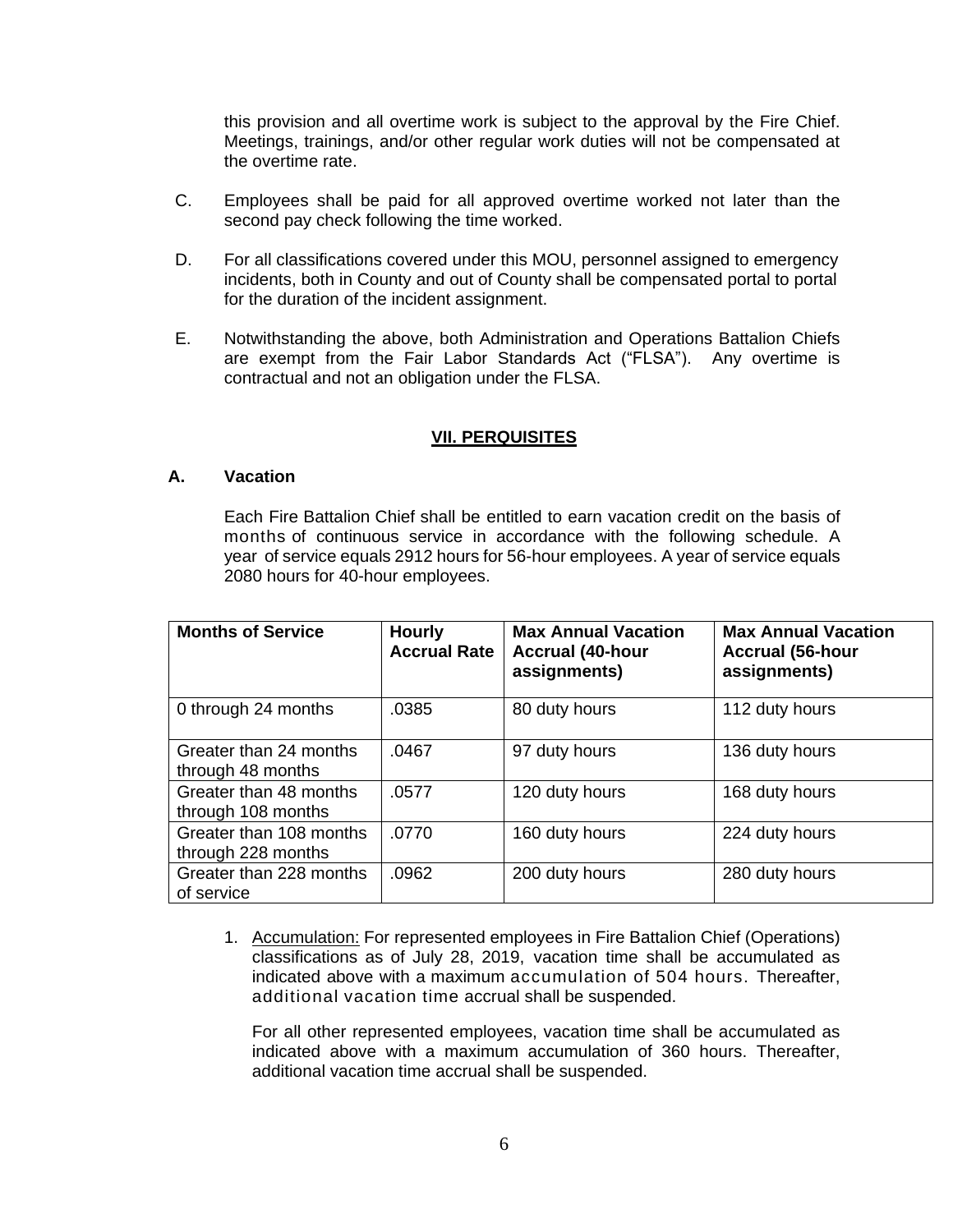- 2. Illness on Vacation: If an employee becomes ill while on vacation, the time of actual illness may be charged against accumulated sick leave subject to sick leave requirements.
- 3. Vacation Payment at Termination: An employee who resigns, retires, is laid off or discharged and who has earned vacation time shall be paid for the vacation accrued as of the effective date of the termination, except that no payment shall be made to any employee who has been employed less than six (6) consecutive months.

## <span id="page-6-0"></span>**B. Holidays**

- 1. Regular Holidays
	- a. Employees shall be entitled to the following holidays with pay: the first day of January; the third Monday in January; the twelfth day of February; the third Monday in February; the last Monday in May; the fourth day of July; the first Monday in September; the ninth day of September; Veteran's Day; Thanksgiving Day; the Friday immediately following Thanksgiving Day; December 25th, and every day appointed by the President of the United States or the Governor of the State of California and approved by the Board of Supervisors for a public fast, thanksgiving or holiday.
	- b. When a holiday falls on a Saturday or Sunday, the Friday preceding a Saturday holiday, or the Monday following a Sunday holiday, shall be deemed to be a holiday in lieu of the day observed. For an employee who does not work a Monday through Friday schedule, the day immediately following the employee's two days off shall be deemed to be a holiday in lieu of the day observed.
- 2. Floating Holiday
	- a. Each Fire Battalion Chief (Operations) on the payroll as of July 1 or newly appointed prior to December 31 shall be credited immediately with two (2) floating holidays (48 hours) for that fiscal year. Any Fire Battalion Chief (Operations) appointed between January 1 and June 30 shall be credited immediately with one-half of the floating holiday for the balance of that fiscal year. One (1) floating holiday (24 hours) shall be taken in the fiscal year accrued and shall not accrue from one year to the next. Each Fire Battalion Chief (Operations) shall receive payment for up to one (1) unused floating holiday (24 hours) in the last pay period of the fiscal year in which the floating holiday accrued.
	- b. Each Fire Battalion Chief (Administration) on the payroll as of July 1 or newly appointed prior to December 31 shall be credited immediately with one (1) floating holiday (8 hours) for that fiscal year. Any Fire Battalion Chief (Administration) appointed between January 1 and June 30 shall be credited immediately with one-half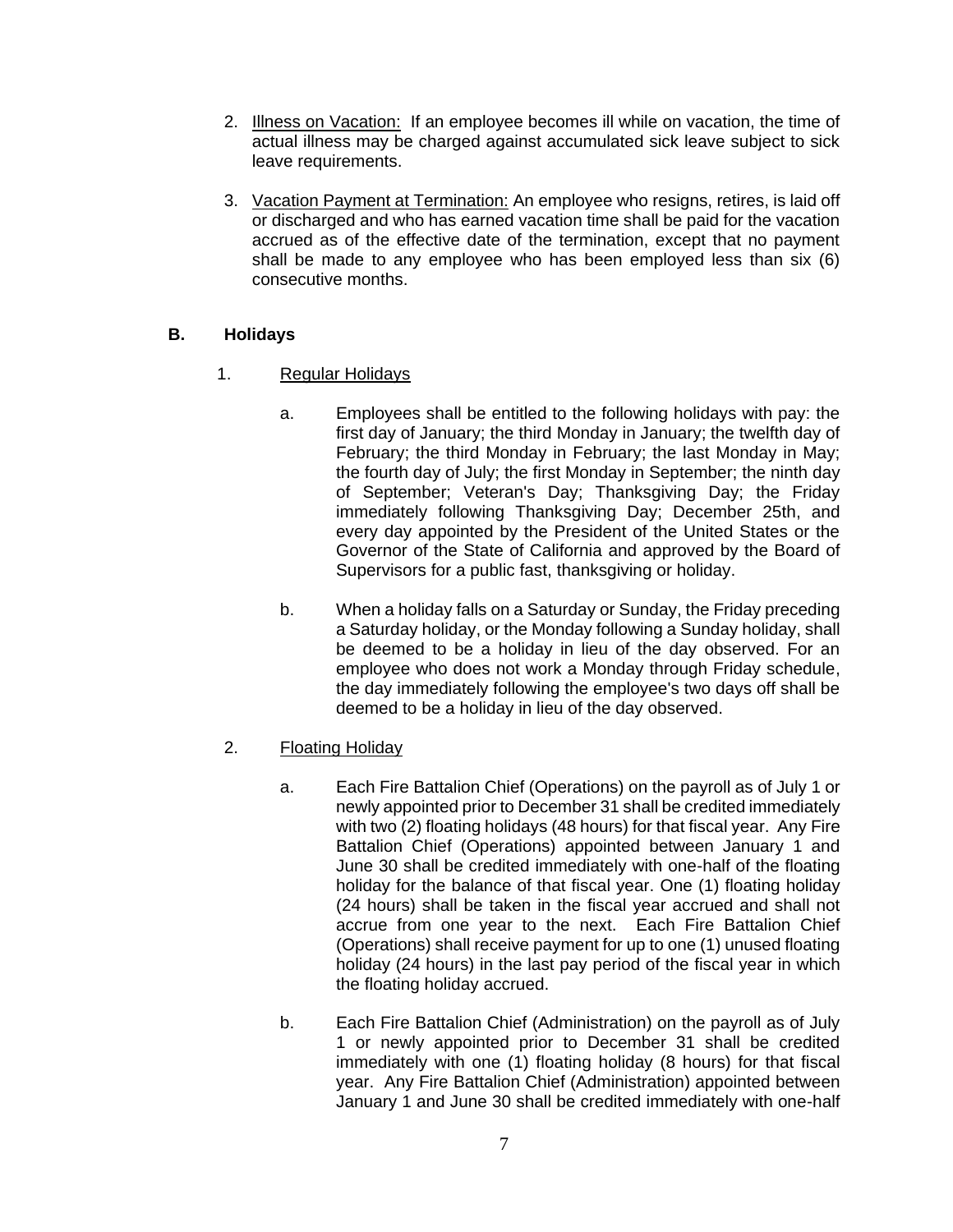of the floating holiday for the balance of that fiscal year. Floating holiday hours shall be taken in the fiscal year accrued and shall not accrue from one year to the next.

c. Upon termination, unused floating holiday hours shall be paid at a straight time rate, so that the total of unused floating holiday hours to be paid off and floating holiday hours used by the employee shall not exceed one-half of a duty day if the termination occurs between July l and December 3l, or one (1) duty day if the termination occurs between January 1 and June 30.

## 3. Personal Leave

- a. Fire Battalion Chiefs (Operations) shall be entitled to five (5) duty days per year shall be deemed personal leave which may be taken at any time or times during the year after accrual with the approval of the Fire Chief.
- b. Each Fire Battalion Chiefs (Operations) on the payroll as of July 1 or newly appointed prior to December 31 shall be credited immediately with 120 personal leave hours from the fiscal year. Any Fire Battalion Chiefs (Operational) appointed between January 1 and June 30 shall be credited immediately with 60 personal leave hours for the balance of the fiscal year.
- c. Personal leave shall be taken in the fiscal year accrued and shall not accrue from one fiscal year to the next.
- d. Upon termination, unused personal leave shall be paid at a straight time rate so that the total of unused personal leave shall be paid off and personal leave used by the employee shall not exceed 60 hours if the termination occurs between July and December 31 or 120 hours if the termination occurs between January 1 and June 30.
- 4. Compensation for holidays Fire Battalion Chiefs (Operations) Only:
	- a. Holidays will be paid at the rate of one duty day's pay at a straight time rate in addition to the basic monthly pay for each day listed in Subsections 1a and b. above, payable in the pay period in which the holiday occurs.
	- b. An employee is eligible for holiday compensation if the employee is in pay status for regularly scheduled shifts immediately preceding and immediately following the days designated in Subsections 1a and b above.
	- c. Payment of holiday pay will no longer be made by separate check.
- 5. Compensation for Fire Battalion Chief (Administration) for holidays worked.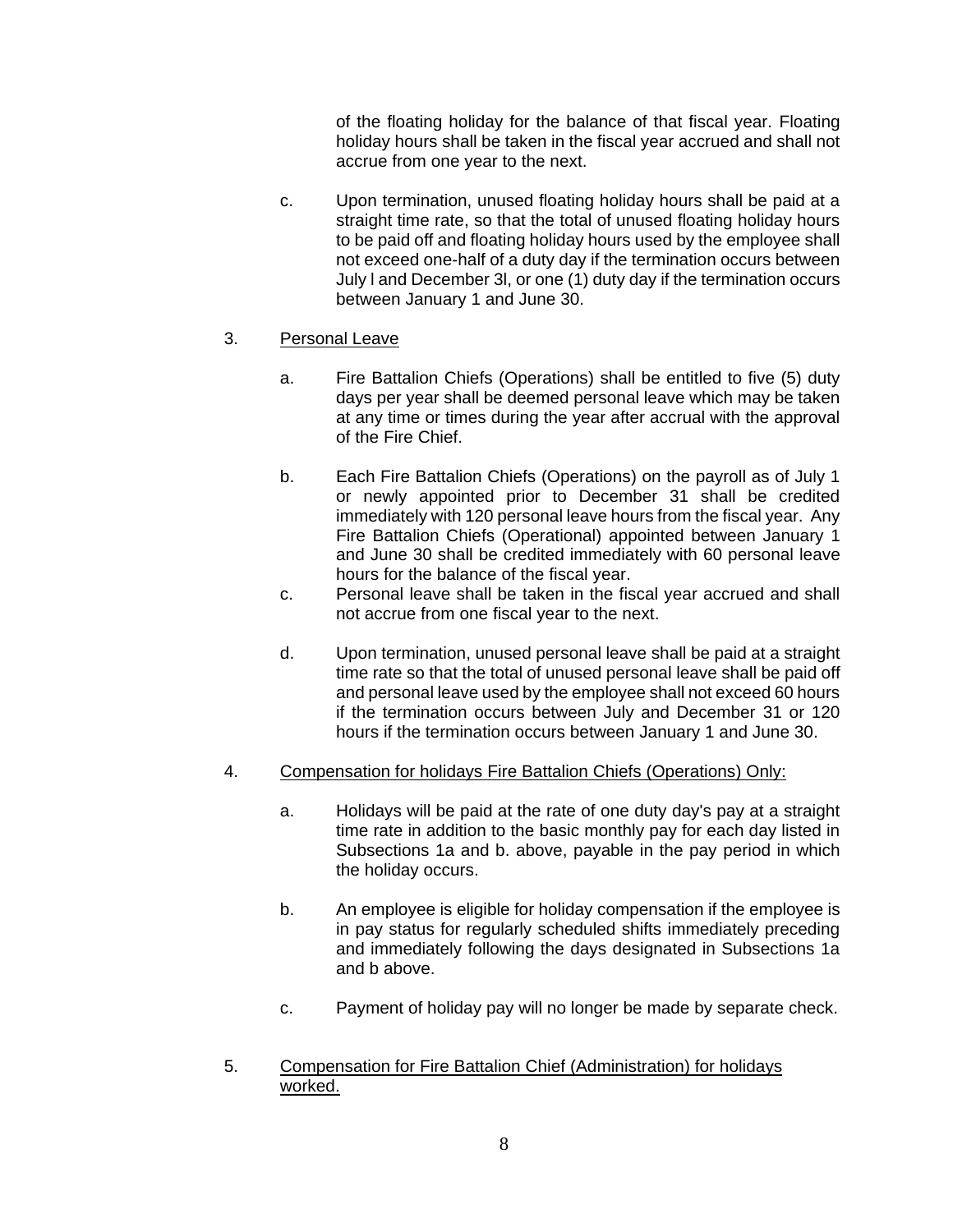a. For all 40 hour employees (Fire Battalion Chief Administration), holidays worked shall be compensated at the defined Battalion Chief overtime rate for actual time worked on the holiday day.

## <span id="page-8-0"></span>**C. Insurance and Retirement Contributions**

The County provides a fringe benefit package described below. Unless expressly stated, all benefits listed in this article are prorated based upon the employee's regular hire FTE. Hours worked as a contingent hire (i.e., Extra Hire) employee, and/or hours worked in excess of a part-time regular hire FTE, and/or overtime hours do not count toward the accrual of benefits.

| <b>Employee Only</b> | $Employee + 1$<br>Dependent | Employee + Family |
|----------------------|-----------------------------|-------------------|
| \$540.33             | \$614.66                    | \$824.26          |

Effective in December 2019, December 2020, and December 2021, in the pay period in which there will be an increase in health insurance premiums, the County will increase the biweekly fringe benefit package in an amount equivalent to zero (0) to five percent (5%), based on the Kaiser Silver premium increase (or the premium increase to the County's lowest cost HMO at that time) to benefited employees at the employee plus one (1) and employee plus family benefits levels.

Elimination of Cash Back: Effective July 28, 2019, there will be no cash back of any remaining unused amount of an employee's bi-weekly fringe benefit package for the following:

- Employees hired on or after July 28, 2019;
- Employees who do not receive cash back as of July 28, 2019;
- Employees who change their benefits in such a way that reduces/eliminates cash back.

Hold Harmless: Effective at the end of the final full pay period of the 2019-2022 agreement, the County will eliminate Hold Harmless monies for all represented employees. Effective the first full pay period of July 2022, represented employees who had received Hold Harmless monies as of the last full pay period in fiscal year 2021-2022, greater than or equal to \$100.00 per pay period, will receive a lump sum amount equivalent to 52 pay periods of Hold Harmless monies, based on the amount the employee received as of the last full pay period in fiscal year 2021- 2022.

1. Benefit Contribution and Retirement Contributions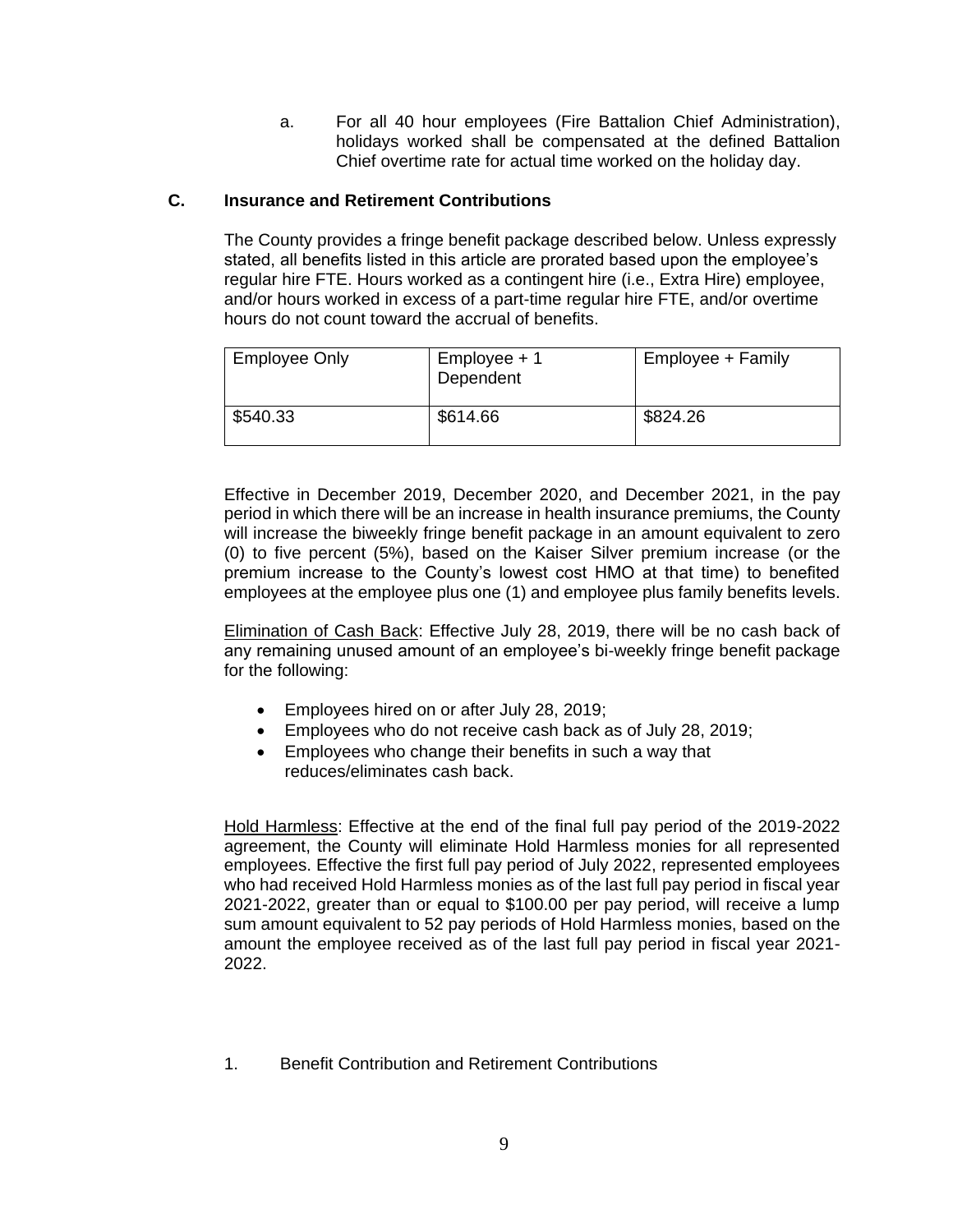- a. **Employees Hired On or After January 1, 2013:** Consistent with the intent of the California Public Employees' Pension Reform Act (PEPRA), effective the first full pay period of July 2016, or in the first full pay period following ratification and approval, whichever is later, the County will eliminate the \$179 per pay period paid to employees toward their health premium, health reimbursement account, health savings account, or deferred compensation plan.
- b. Tax Free Retirement Contribution: No Federal or State taxes will be withheld, by the County, from the employee's pay check on the amount the employee contributes to retirement.
- c. For all eligible employees, the County agrees to apply the fringe benefit contribution towards the premiums for health, dental, vision, basic life, supplemental life and disability insurance. Any county employee enrolling in County medical coverage is eligible to receive up to \$100.00 cash back of any remaining unused amount of their bi-weekly fringe benefit package.
- d. Effective January 12, 1997 employees shall be required to share 50% cost of the retirement COLA, not to exceed 3.1% (the weighted average cost of the COLA for safety members).
- e. Effective January 2, 2005, 3% @ 50 retirement formula for current bargaining unit employees. The parties agree to utilize 7.06% as the actuarial value of the increased cost for the 3% @ 50 retirement enhancement. Parties further agree that eligible bargaining unit employees will share in that cost increase by contributing 50% of the 7.06% or 3.53%. The parties are implementing this section in accordance with Section 31678.2 of the CA Government Code. In accordance with this section, members shall pay the 3.53% as part of the contribution by the employer that would have been required if Section 31664.1 (3% @ 50 enabling legislation) had been in effect during the period of time for which this benefit is effective (i.e. going forward and backwards). This agreement shall only be applicable to members who retire on or after January 2, 2005.
- f. Any employee covered by this agreement may make written application to the Human Resources Director for waiver of required participation in one or more insurance programs, except dental insurance, vision insurance, and basic life insurance, if said employee provides acceptable proof of equivalent coverage in a group plan through other sources. An employee who waives participation under this section will receive up to \$100 cash back biweekly after mandatory and optional insurances are deducted.

Effective upon implementation of the new fringe formula, any employee whose fringe-benefit package amount under the new formula is less than their prior fringe-benefit package amount will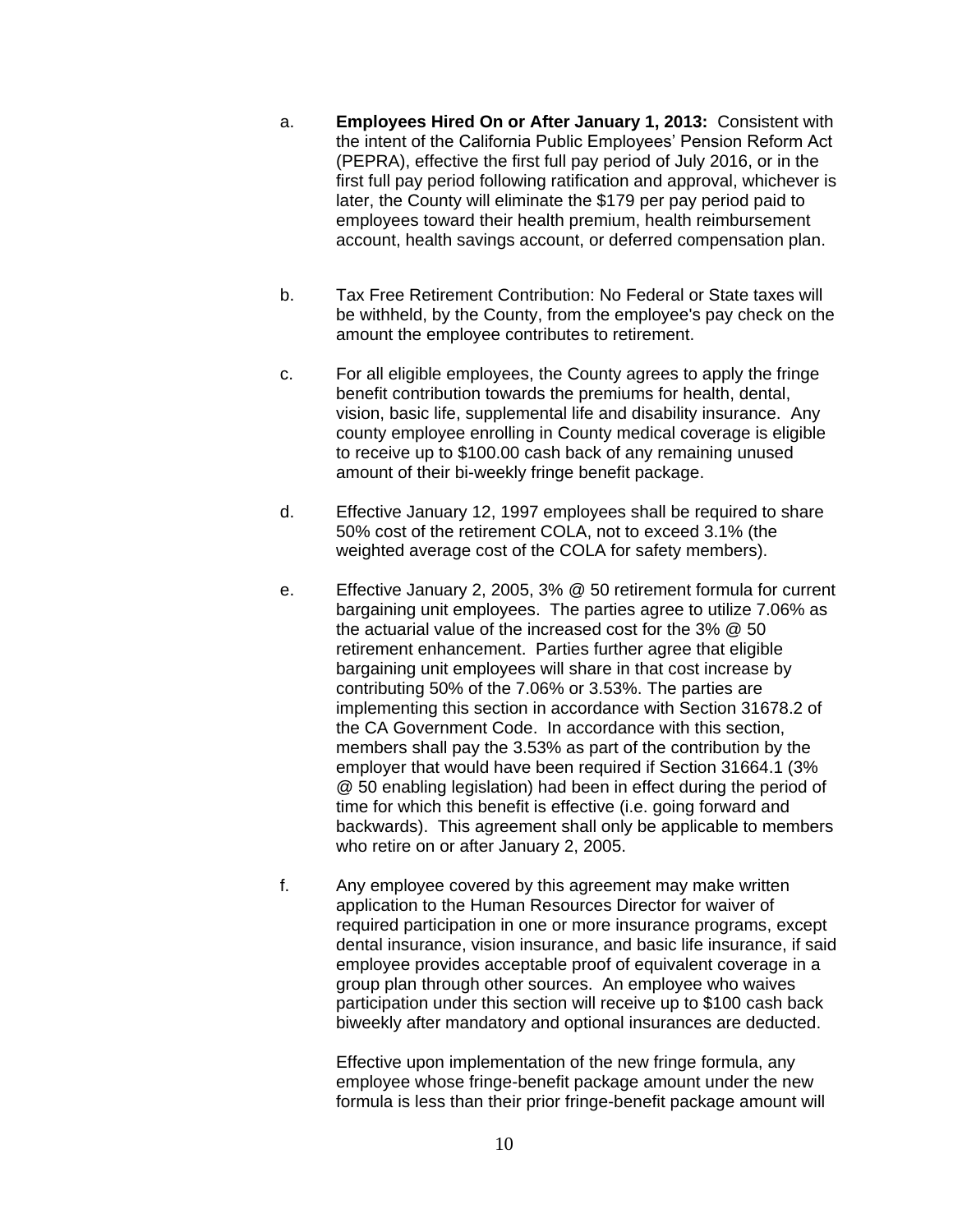have the prior fringe-benefit package amount frozen and if currently receiving cash back as of the effective date, will continue to receive cash back but in no case will an employee receive an increase in the amount of cash back received as of the effective date of the fringe-benefits change. New employees will not be eligible for cash back except as noted in the agreed-upon waiverof-participation language.

- g. County further agrees to continue payroll deduction services as in effect June 30, 1970, for insurance programs sponsored by B/Cs. Said service shall not be extended to any additional programs without the approval of the Director of Human Resources.
- h. Bargaining unit employees shall be eligible for participation in the Dependent Care Assistance Program, the Medical Reimbursement Account Program, and Long Term Care Program.
- i. Eligibility: Membership date on or after January 1, 2008, 5 years of credited County service and 5 years of continuity of coverage in the plan at the time of retirement:

Level of Benefit: Medical and dental premiums are subject to years of credited County service (exclusive of Golden Handshakes and Public Service Buybacks) with an allocation factor of \$150 per year to a maximum of 20 years of service (\$3000) annually. Dependent coverage is available—paid by the retiree.

## <span id="page-10-0"></span>**D. Sick Leave**

- 1. General
	- a. Each Battalion Chief (Operations) sick leave accruals under the biweekly payroll system shall be accrued at the hourly rate of .0495.
	- b. Each Battalion Chief (Administration) sick leave accruals under the biweekly payroll system shall be accrued at the hourly rate of .0462.
	- c. Unused sick leave shall be accumulated without limit.
	- d. Sick leave with pay up to a total number of duty hours accumulated shall be granted by the Fire Chief in case of bona fide illness or injury of employee. After four (4) consecutive duty days of illness, County may require a physician's certificate or other evidence, either as a condition of continuing an employee on sick leave status or as a requirement of returning to duty. B/Cs recognizes County's right to determine by reasonable means the validity of any sick leave usage by any employee at any time.
- 2. Bereavement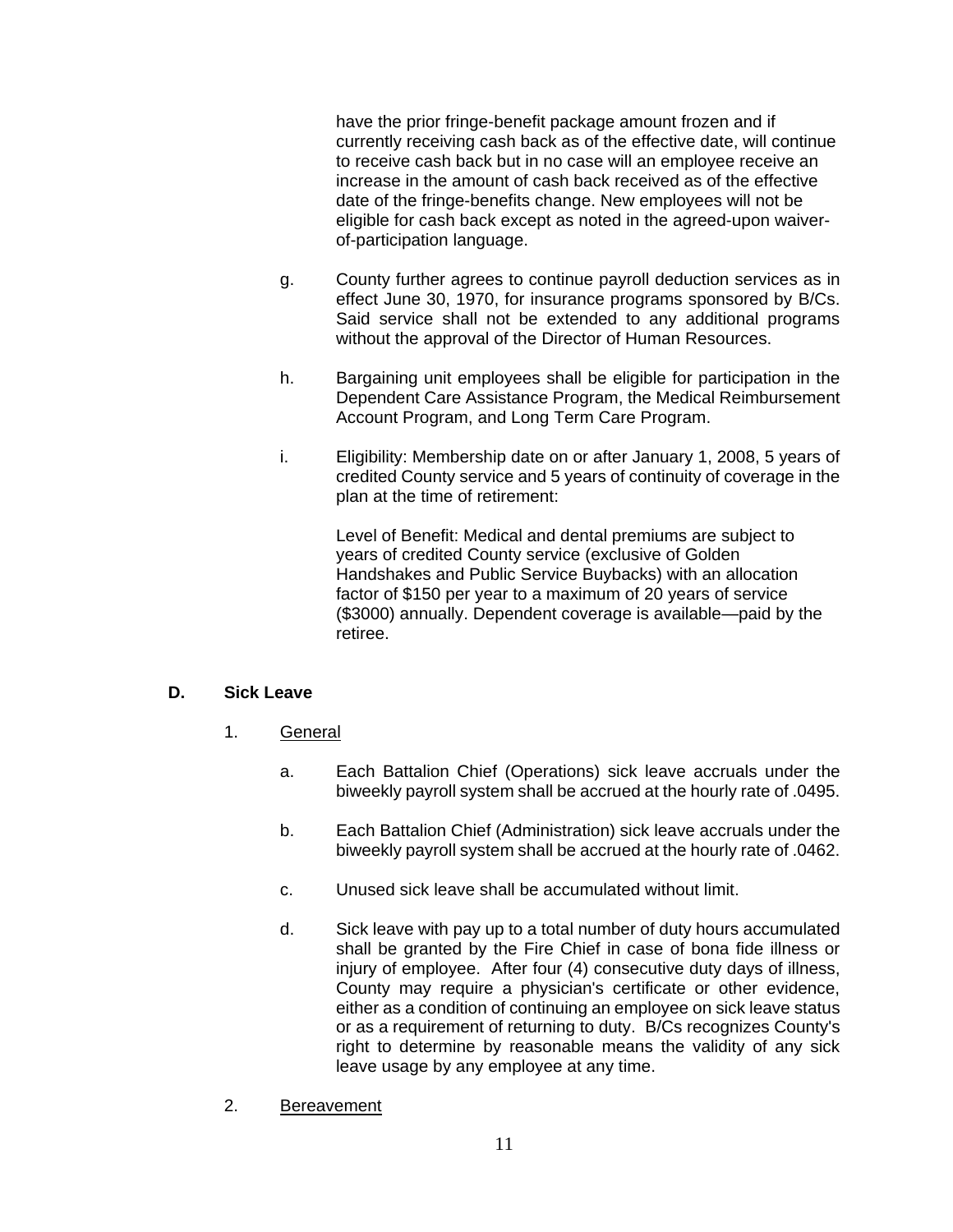Leave with pay up to the number of duty hours worked in the week, but not to exceed 56 hours, shall be granted by the department head in case of the death of a mother, father, spouse, registered domestic partner, parents of a spouse of a registered domestic partner, grandparents, sister, brother, son or daughter, son or daughter of a registered domestic partner of a regular employee. Bereavement leave in case of death of other persons may be granted upon approval of the County Administrator. Bereavement leave shall be charged against accumulated sick leave.

#### 3. Catastrophic Leave

Bargaining unit employees shall be eligible for participation in the County Catastrophic Leave Donation Program.

#### 4. Exceptions

Sick leave with pay shall not be granted for illness for which Workers Compensation benefits are available and engagement therein has not been authorized.

## 5. Retirement Service Credit

Seventy-five percent (75%) of unused accrued sick leave may be used for retirement service credit.

#### 6. Industrial Accidents

In cases of work-related illness or injury, the Battalion Chief (Operations) shall receive full pay for a period not to exceed one year (2912 hours) in accordance with Section 4850, Labor Code, without charge against sick leave, provided the County determines that:

In cases of work-related illness or injury, the Battalion Chief (Administration) shall receive full pay for a period not to exceed one year (2080 hours) in accordance with Section 4850, Labor Code, without charge against sick leave, provided the County determines that:

- a. The accident is, in fact, work-related;
- b. Time off work is warranted;
- c. The duration of the time off work is warranted.

If the work-related disability continues beyond the one year (Administration 2080 hour or Operations 2912 hours) period, accumulated sick leave shall be applied to time off work in a proportionate amount which, when added to Workers Compensation benefits, will provide total compensation equal to employee's regular wage or salary. Upon exhaustion of accumulated sick leave, accrued vacation time may be applied in the same manner.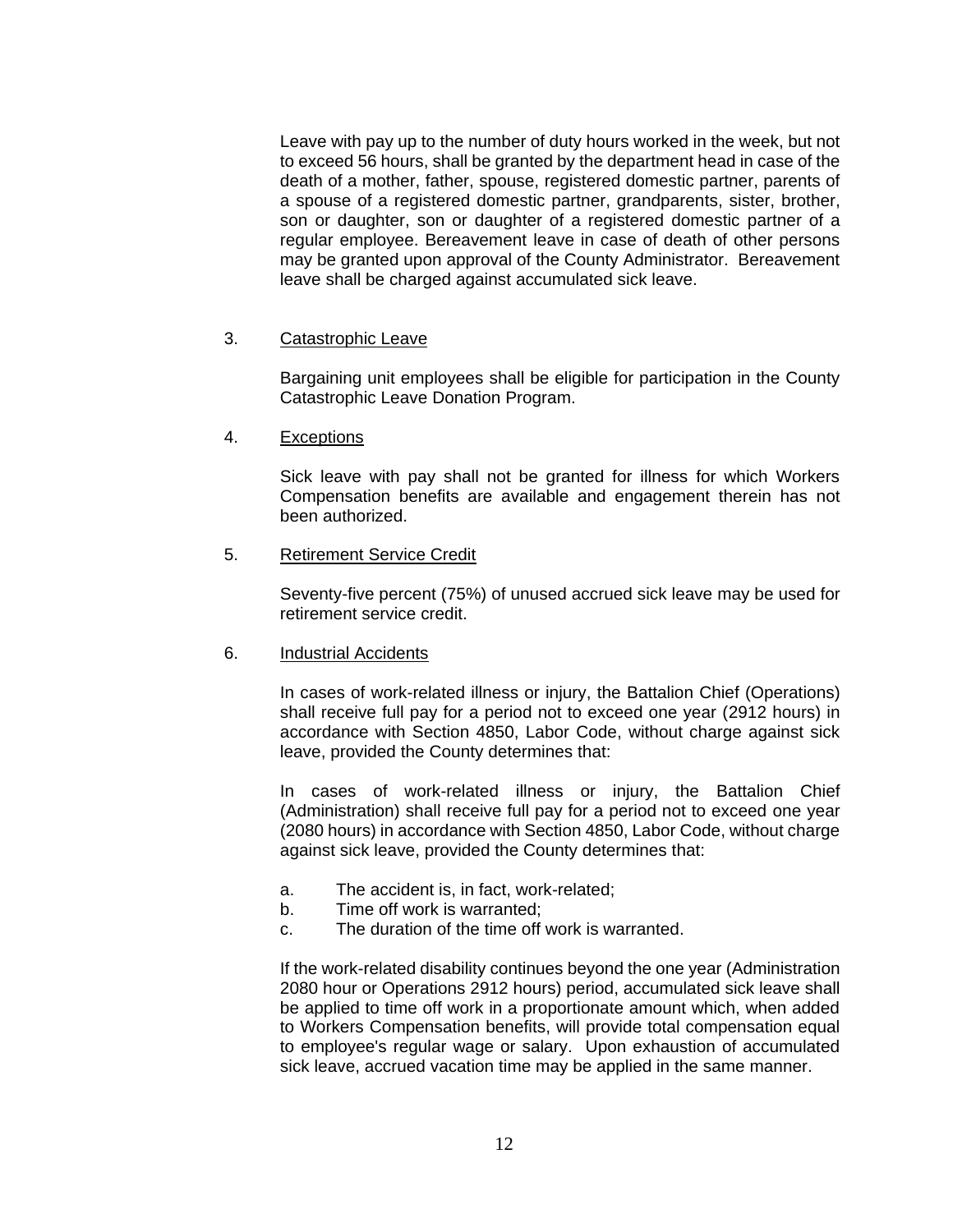Compensation shall continue until the employee returns to work, all accruals are exhausted, or it is medically determined that there is a permanent disability which precludes return to regular duties, whichever occurs first.

In accordance with Labor Code section 4600, the County has the right to require the treatment of work-related injuries or illnesses by a Countydesignated physician, except that after 30 days from the date that the injury is reported, the employee may be treated by a physician of his or her own choice within a reasonable geographic area.

However, if the employee has notified his or her employer in writing (Employee's Designation of Personal Physician) prior to the date of injury that he or she has a personal physician (as defined by the Business & Professional Code 2000) who retains the employee's medical records and medical history and has agreed in advance\* to be the predesignated physician, the employee shall have the right to be treated by that physician from the date of injury. The employer shall continue to have the duty to provide first aid treatment and appropriate emergency treatment reasonably required by the nature of the injury or illness (LC 9780.2).

\*The predesignated physician shall submit a signed form attesting to their agreement to be this individual's treating physician in the event of a Workers' Compensation injury or illness and that they will adhere to the rules and regulations governing treating physicians pursuant to LC 9785. This Form will be attached to the predesignation form on file with the employer.

In the event an employee receives a burn in the performance of duty, the employee will be transported directly, as soon as is reasonably possible, to the nearest regional burn center for treatment upon either the employee's request or the order of the senior officer present.

## <span id="page-12-0"></span>**E. Health & Safety**

County shall comply with all applicable Federal, State, and County safety regulations and shall furnish to employees, as needed, all safety equipment required therein or necessary for the safety of employees.

## <span id="page-12-1"></span>**F. Equipment Provided**

County shall provide all equipment it deems essential to complete assigned duties.

#### <span id="page-12-2"></span>**G. Uniforms**

County shall, at the end of each calendar quarter, pay \$200.00 as a uniform and safety boot allowance to each B/C employed on the date of payment that is required to wear a uniform during regular duty hours. The uniform and safety boot allowance will no longer be paid in a separate pay warrant.

#### <span id="page-12-3"></span>**H. Leaves of Absence**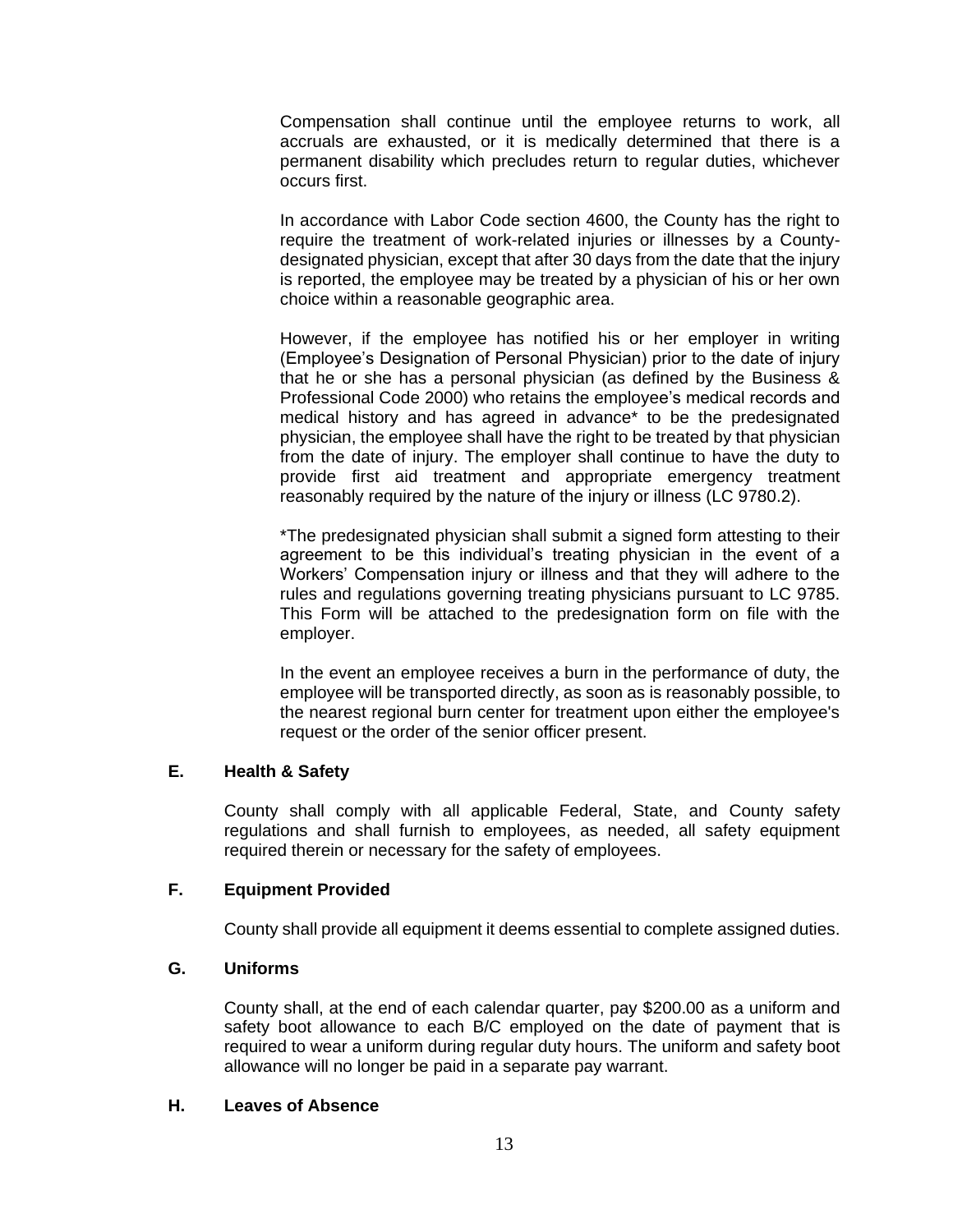- 1. All leaves of absence without pay shall be subject to the approval of the Fire Chief.
- 2. Employees who are absent from duty on an authorized leave of absence shall not lose any rights accrued at the time the leave is granted.
- 3. Approved leave without pay for purposes other than prolonged sickness shall commence after the employee has used all of said employee's accrued vacation and compensatory time. In cases of prolonged illness, approved leave without pay shall commence after the employee has used all of said employee's accrued sick leave, vacation, and compensatory time except that the Battalion Chief (Operations) may retain up to 56 hours accrued vacation time and Battalion Chief (Administration) may retain up to 40 hours accrued vacation time.
- 4. Personnel Management Regulations Section 44.18 Distress not Otherwise Covered, shall not apply to employees in these bargaining units.
- 5. Regular employees who are impaneled on a jury shall be deemed to be on special paid leave for the duration of their jury duty, and shall receive their regular salary. On days the court is in session and the employee is scheduled to work, he/she will not be required to return to duty to finish his/her shift. When an employee is on duty the day before a court session, a reasonable early relief will be provided. Any amount received as jury fees for such service shall be waived or returned to the County. Regular employees may retain any expense reimbursement. The employee will provide the department with as much advance notice as possible of the jury summons and the assigned juror number.
- 6. Employees shall be allowed special leave, with pay, during regular working hours, to take merit system promotional examinations scheduled by the County of Marin.
- 7. Employees shall be entitled to take a leave of absence under the Family Leave Policy established by the County of Marin subject to the restrictions included in that policy.
- 8. B/Cs will not be docked for absences of less than a normal work day in any regular pay period.

## **VIII. DRUG AND ALCOHOL SCREENING**

<span id="page-13-1"></span><span id="page-13-0"></span>In addition to the drug and alcohol testing procedures described in the County's Personnel Management Regulations No. 20, all employees will be subject to random and post-accident drug and alcohol screening.

# **IX. GRIEVANCES**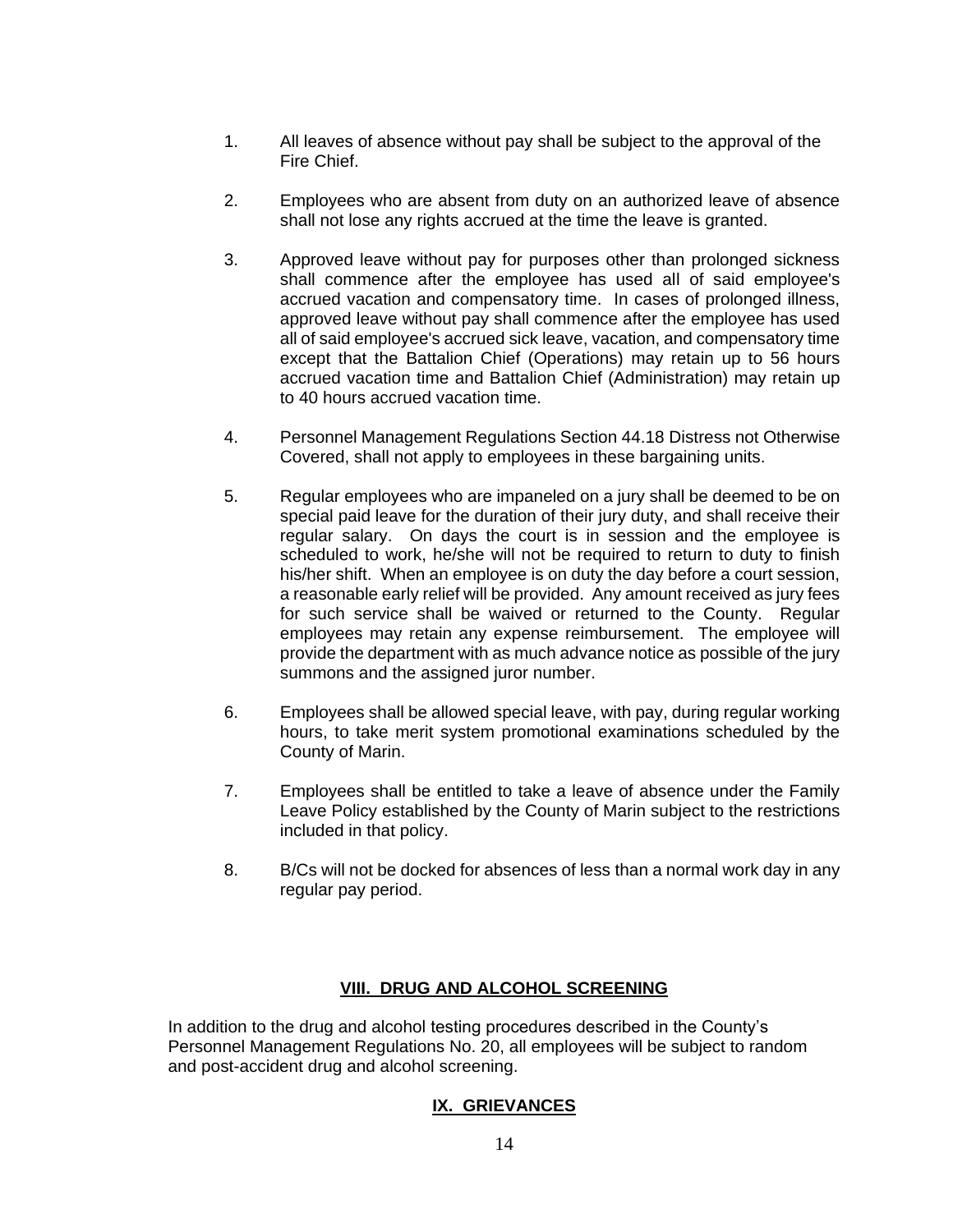All grievances shall be processed in accordance with Personnel Management Regulation (PMR) 24.

## **X. REDUCTION IN FORCE**

<span id="page-14-0"></span>A Reduction in Force is governed by PMR's 48.2 and 36.1.

## **XI. STRIKE AND LOCKOUTS**

<span id="page-14-1"></span>During the term of this agreement, County agrees that it will not lock out employees, and B/Cs agrees that it will not agree in, encourage or approve any strike, slowdown or other work stoppage growing out of any dispute relating to the terms of this agreement. B/Cs will take whatever lawful steps are necessary to prevent any interruption of work in violation of this agreement, recognizing, with County, that all matters of controversy within the scope of this agreement shall be settled by established grievance procedures.

Each party consents to, and waives any defenses against, an injunctive action by the other party to restrain any violation of this section.

#### **XII. NOTICE OF TERMINATION**

<span id="page-14-2"></span>No regular permanent employee shall be discharged for incompetency or inefficiency, without receiving fourteen (14) calendar days prior written notice of termination.

#### **XIII. SEVERABILITY**

If any section or subsection of this agreement should be held invalid by operation of law, or by any tribunal of competent jurisdiction, or if compliance with or enforcement of any section or subsection would be restrained by such tribunal, the remainder of this agreement shall not be affected thereby, and the parties shall, if possible, enter into collective bargaining negotiations for the sole purpose of arriving at a mutually satisfactory replacement for such article or section.

#### **XIV. WAIVER CLAUSE**

<span id="page-14-3"></span>The parties acknowledge that, for the life of this agreement, each voluntarily and unqualifiedly waives the right, and each agrees that the other shall not be obligated to bargain collectively with respect to any subject or matter pertaining to or covered by this agreement, notwithstanding any other provisions of law to the contrary.

#### **XV. TERMINATION DATE**

<span id="page-14-4"></span>This agreement shall be in effect from July 28, 2019 through June 30, 2022. Negotiations on the changes or amendments desired shall begin as soon as possible following receipt of a request to bargain a successor agreement. Every effort shall be made to complete such negotiations prior to the end of the contract term.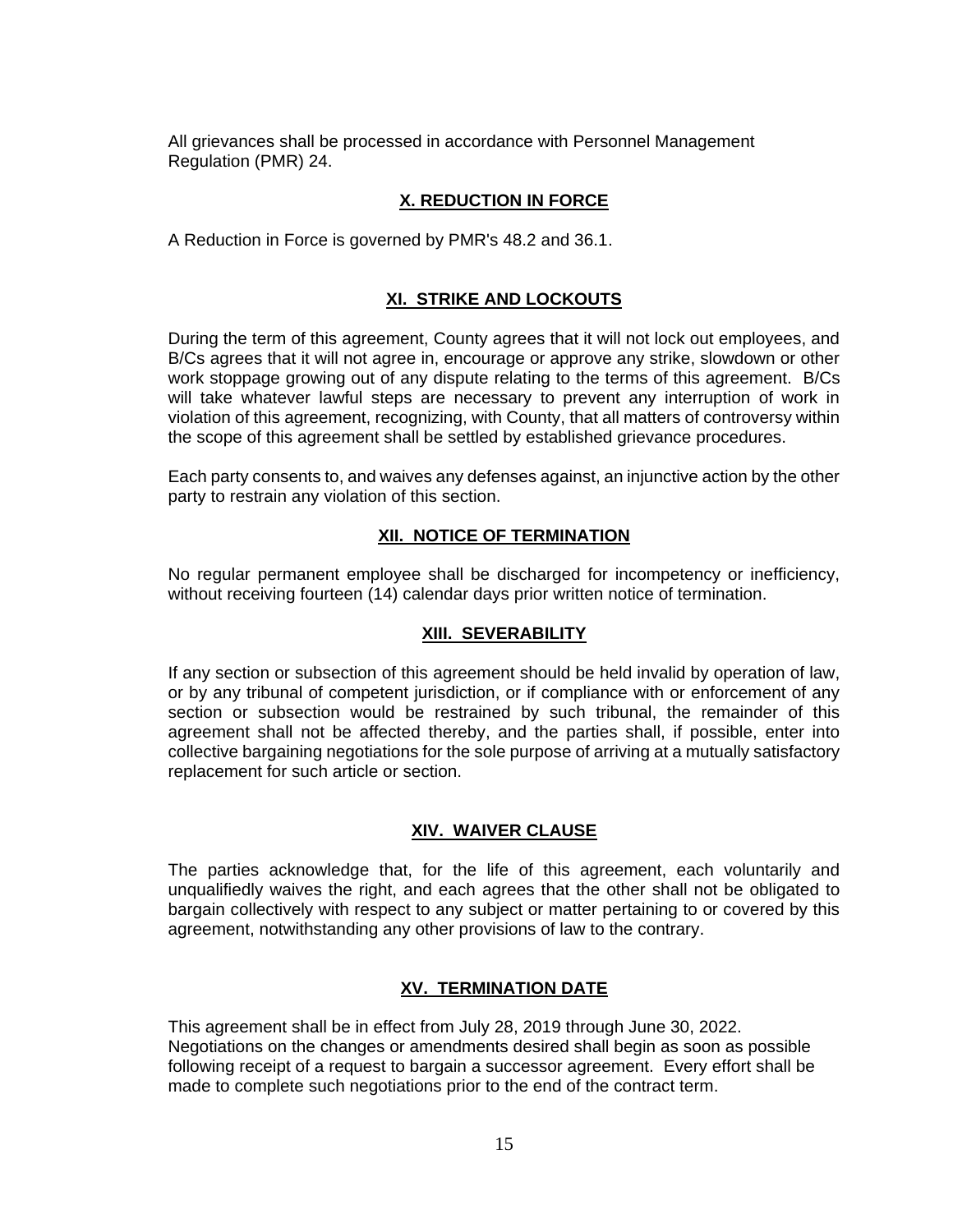IN WITNESS WHEREOF, the parties hereto have caused their duly authorized representative to execute the within agreement this 14th day of July, 2020.

\_\_\_\_\_\_\_\_\_\_\_\_\_\_\_\_\_\_\_\_\_\_\_\_\_\_\_\_\_\_\_ \_\_\_\_\_\_\_\_\_\_\_\_\_\_\_\_\_\_\_\_\_\_\_\_\_\_\_\_

\_\_\_\_\_\_\_\_\_\_\_\_\_\_\_\_\_\_\_\_\_\_\_\_\_\_\_\_\_\_\_ \_\_\_\_\_\_\_\_\_\_\_\_\_\_\_\_\_\_\_\_\_\_\_\_\_\_\_\_

FIRE BATTALION CHIEFS' ASSOCIATION COUNTY OF MARIN NEGOTIATING COMMITTEE NEGOTIATING COMMITTEE

*[original signed] [original signed]*

ASSOCIATION THE COUNTY OF MARIN

By: *[original signed]* By: *[original signed]* 

RATIFIED: APPROVED:

FIRE BATTALION CHIEFS' BOARD OF SUPERVISORS

ATTEST:

*[original signed]*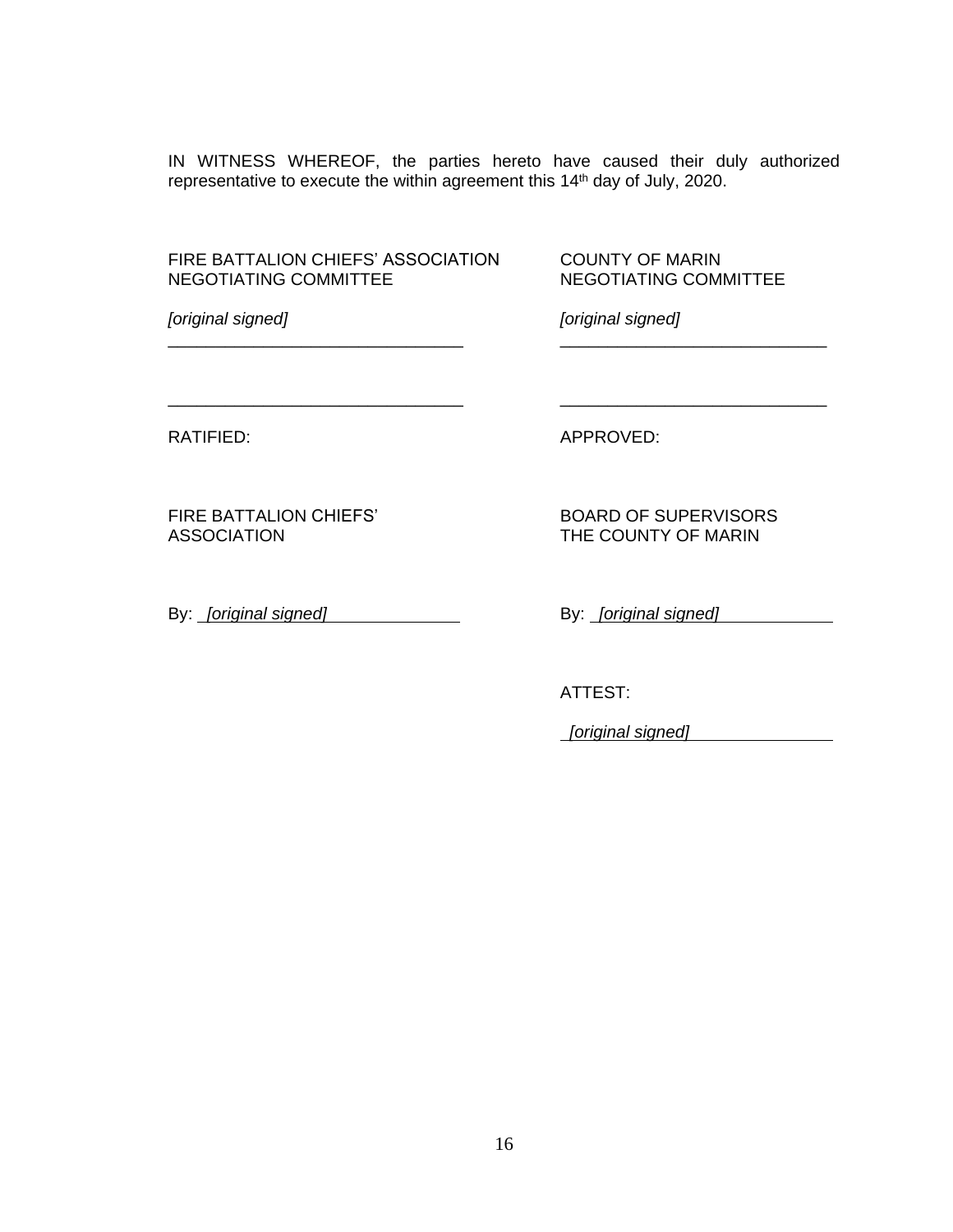## **SIDE LETTER OF AGREEMENT**

#### **MARIN COUNTY AND THE MARIN COUNTY FIRE BATTALION CHIEFS' ASSOCIATION**

#### <span id="page-16-1"></span><span id="page-16-0"></span>**PMR Revisions**

The County is updating its Personnel Management Regulations. The County agrees to meet and confer on any mandatory subjects of bargaining. While we will provide the Association with all of the proposed changes for the purposes of seeking input on the clarity of the document, the County does not consent to bargain non-mandatory subjects.

In the interest of facilitating expeditious MOU negotiations, the County is proposing that these PMR updates be negotiated/discussed in a separate process, focusing only on PMR's. The parties agree that appropriate release time will be provided to representatives to attend the consultation and meet and confer sessions.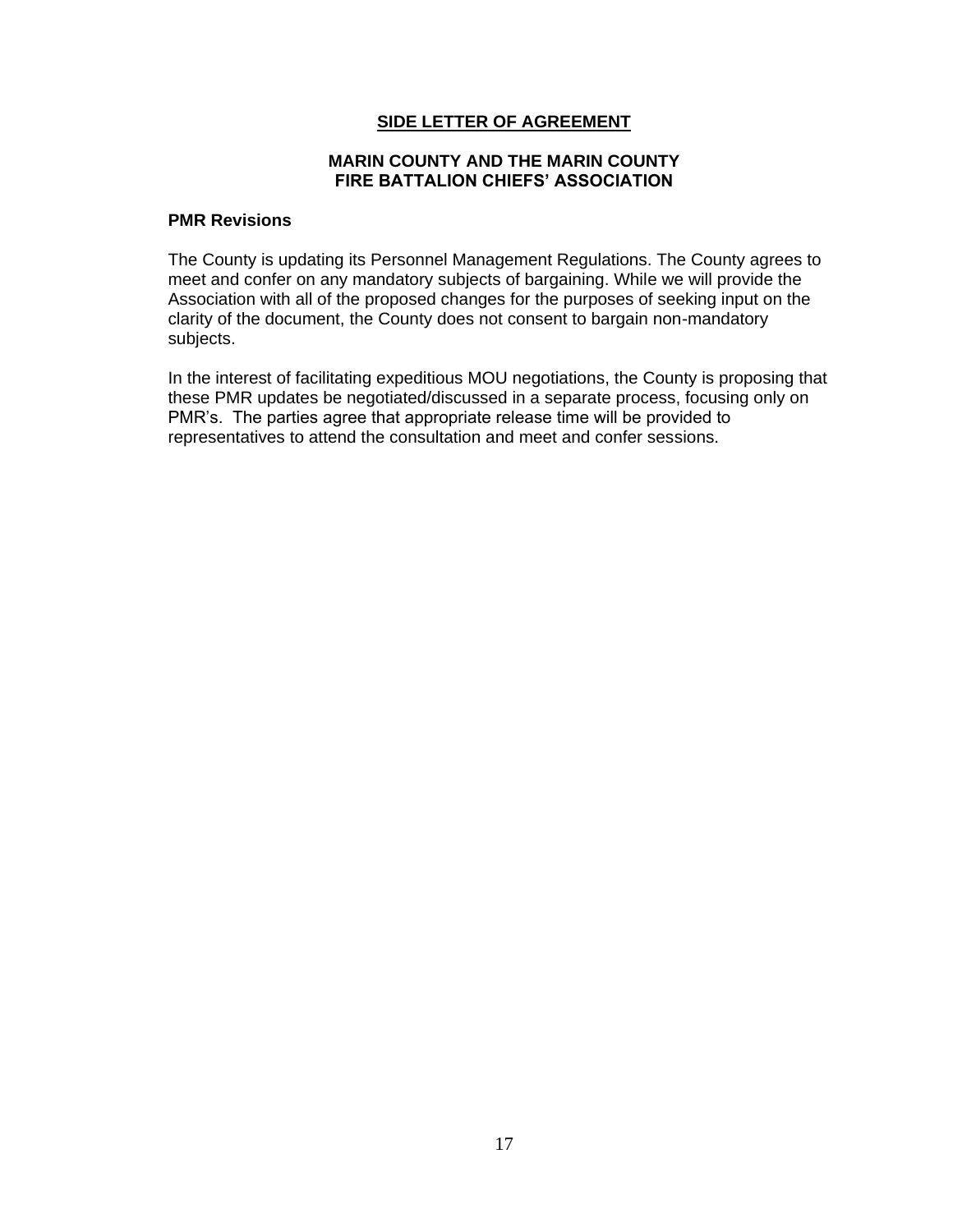## **SIDE LETTER OF AGREEMENT**

#### **MARIN COUNTY AND THE MARIN COUNTY FIRE BATTALION CHIEFS' ASSOCIATION**

## <span id="page-17-0"></span>**Reopener on Administrative Technologies of Marin (ATOM)**

During the term of the 2016-2019 agreement, the County may re-open the agreement to meet and confer on the decision and/or impacts of the modifications that are required in order for the County to implement a new Enterprise Resource Planning system.